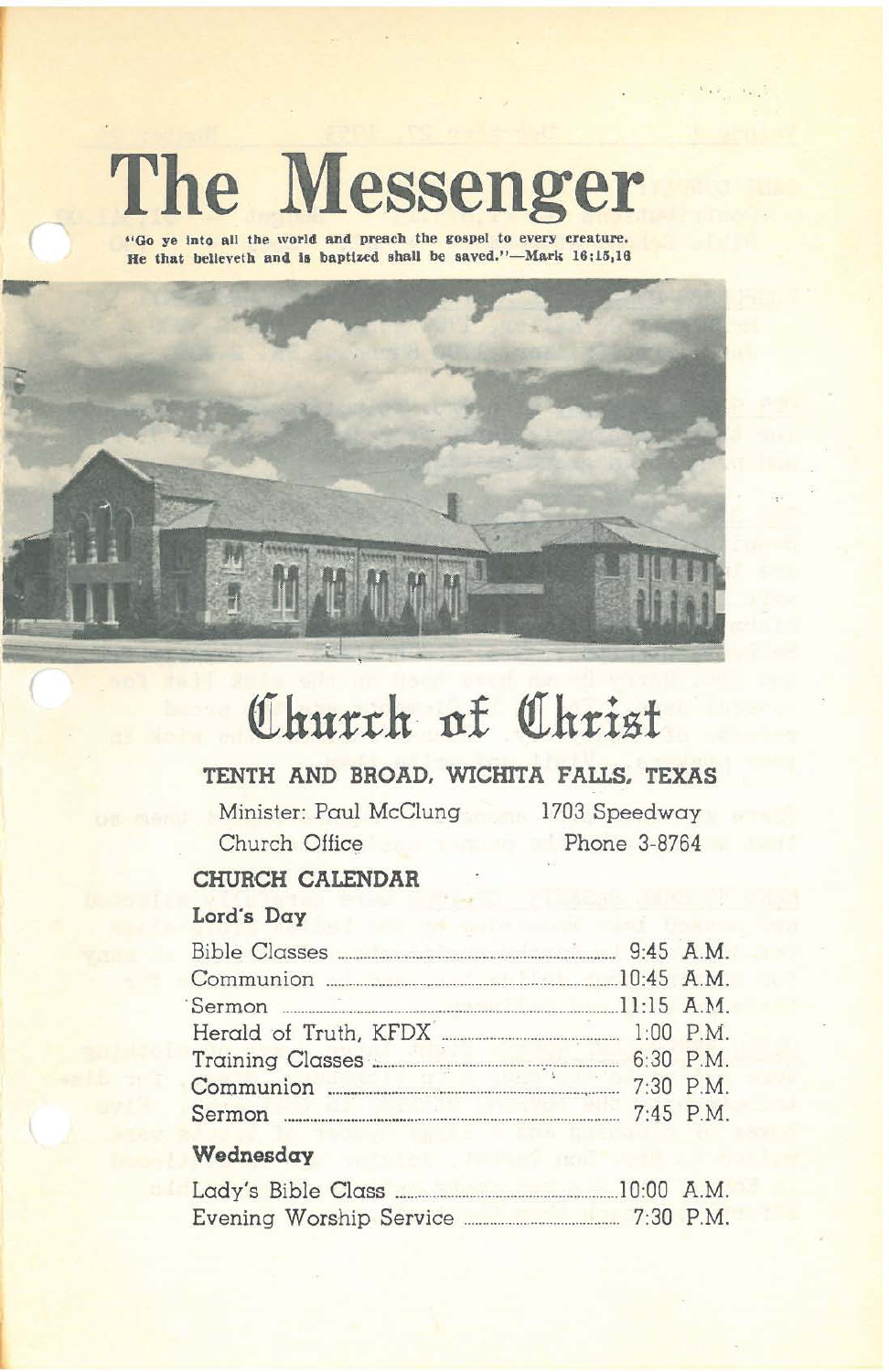LAST SUNDAY:

Contributions - \$1,075.13 Budget - \$1,341.00<br>Bible School Attendance - 474 Goal - 750 Bible School Attendance - 474 Goal -750

RESPONSES DURING THE PAST WEEK (Both by baptism): Mrs. Mary Jo Miller, 1700 Burnett, Ph. 2-9080 Jackie Paul Miller, 1700 Burnett, Ph. 2-9080

OUR GOSPEL MEETING with Bro. Trine Starnes of Waco doing the preaching is dated from Jan. 31 - Feb. 7. Plan and pray for a great meeting.

THE SICK: Miss Inez Kinnard is still in the General Hospital. Brethren W. L. Plemons and John B. Boyd are in the Clinic Hospital. Mr. E. C. Page, whose wife is a member of this congregation, and Mr. Robert Dishman, whose wife is also a member here, are in the Bethania Hospital. Mrs. Joe Holland and Phyllis Jean, and Bro. Berry Brown have been on the sick list for several days. The J. T. Clements are the proud parents of a baby boy. Please remember the sick in your prayers. Visit and write them.

There are many sick among us. Please report them so that we may give the proper assistance.

MANY "BUSHEL BASKETS" OF FOOD were carefully selected and packed last Wednesday by the Ladies Bible class for delivery to worthy recipients. Thanks to so many for sharing your delicacies, and to the ladies for their packing and delivery,

OTHER BENEVOLENT WORKS: Eight large boxes of clothing were mailed to the church in Vicksburg, Miss., for distribution to the tornado victims in that area. Five boxes of clothing and a large number of tracts were mailed to Bro. Don Tarbet, soldier who is stationed in Korea, for his use among natives there in his efforts to teach them the truth,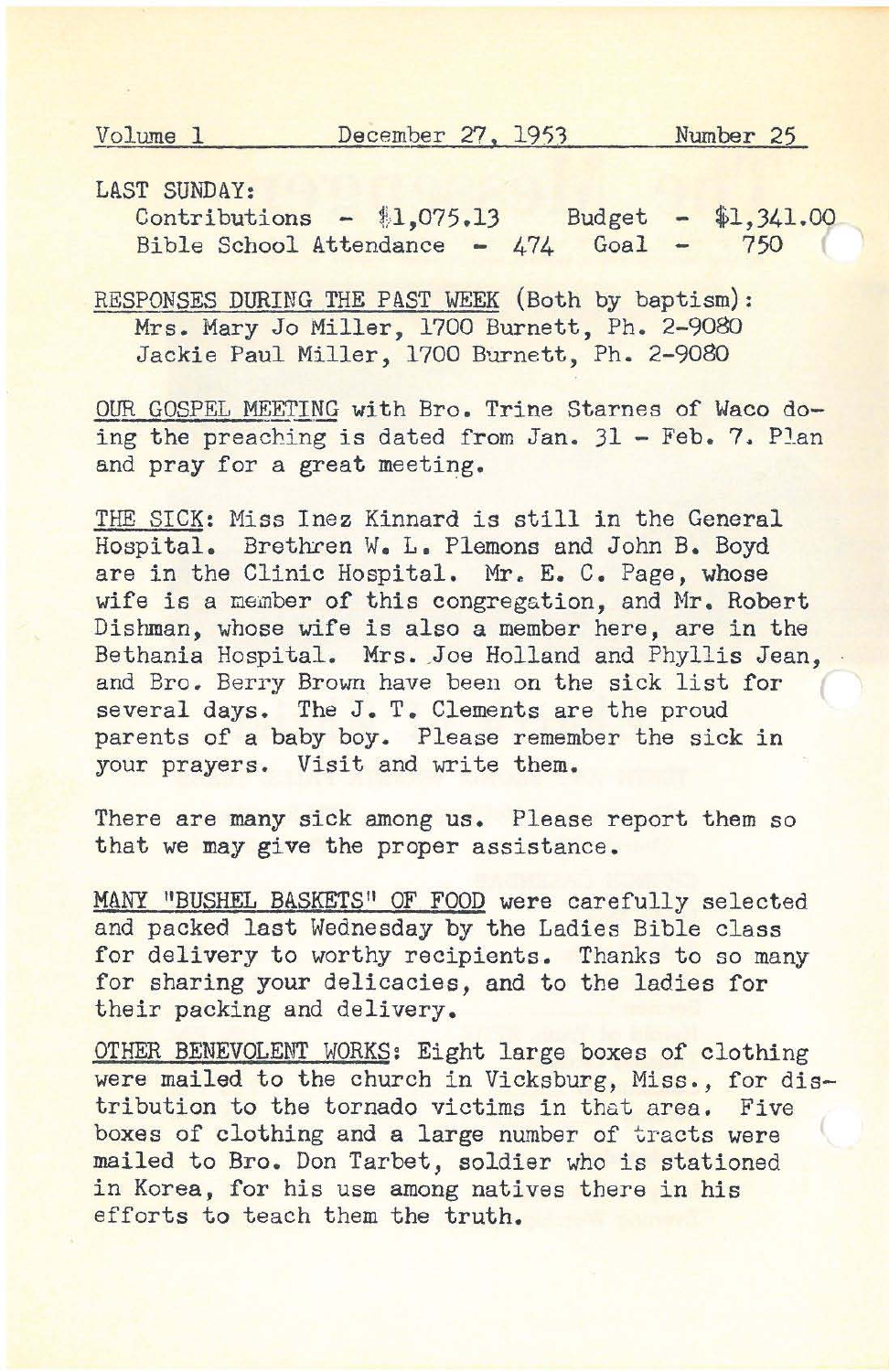1951. JUST AHEAD! WHAT IS OUR GOAL? WHAT ARE THE PLANS? To seek and to save the lost through preaching. We know that Bro. McClung will do his part well, and in such a polished and scholarly manner that the most learned people of our city can feast upon the word of God, and yet so plain and simple that even a child can understand. There are nearly a thousand of us who can work at bringing the sinner and the preacher together.

To seek and to save the lost through teaching. Weeks of work, planning, and study have already gone into the preparations for the efficient class room teaching of every member of the congregation, their children, and their neighbor's children. Nearly all of those who render obedience to the Gospel come from our Bible classes. There are nearly a thousand of us to get solidly behind this good work.

To seek and to save the lost through giving. The 1954 budget will be presented soon. We must think about what we can do for Christ during the coming year. The greater the effort to preach and teach, the greater the expense. This congregation supports preachers and teachers in other fields. We should do more. We are giving to several orphan homes in the belief that we are molding the lives of boys and girls by the hundred for Christ and The Church. We should do more. We are supporting radio preaching on a national scale, and now hope to go into the homes of millions through television.

We need a budget of at least \$100,000.00 to do our part during 1954. It is heart-breaking that our Elders and Deacons must trim this figure some \$30,000 or more because we don't give as the scriptures teach. There are nearly a thousand of us to help correct this condition. The only way that we can keep the Elders from presenting such a low budget is to purpose in our hearts what we can do, the Lord willing, and let the Elders know. There is no command in the Bible to keep this purpose secret.